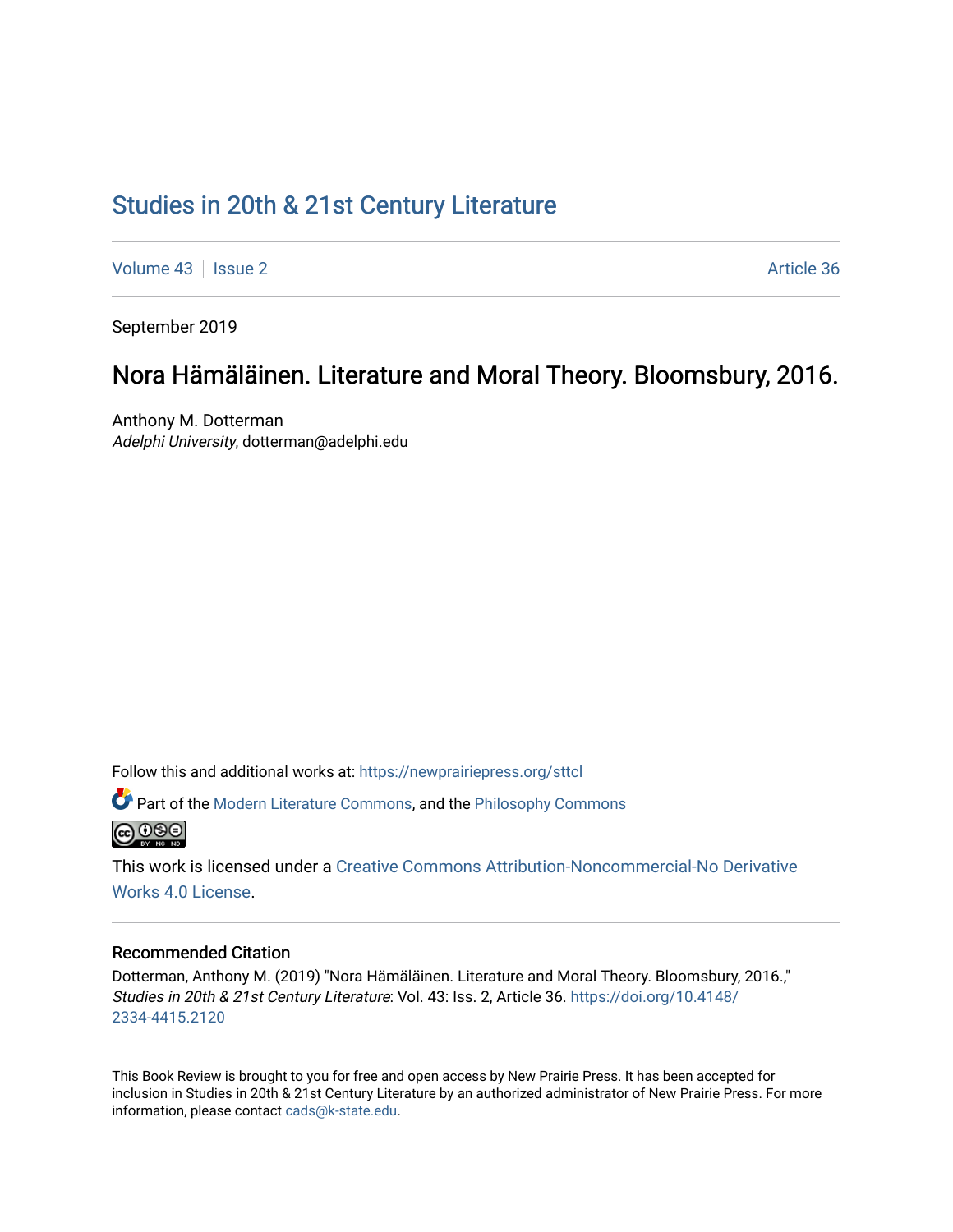## Nora Hämäläinen. Literature and Moral Theory. Bloomsbury, 2016.

#### Abstract

Review of Nora Hämäläinen. Literature and Moral Theory. Bloomsbury, 2016.

#### Keywords

Book Review, Nora Hämäläinen, Literature and Moral Theory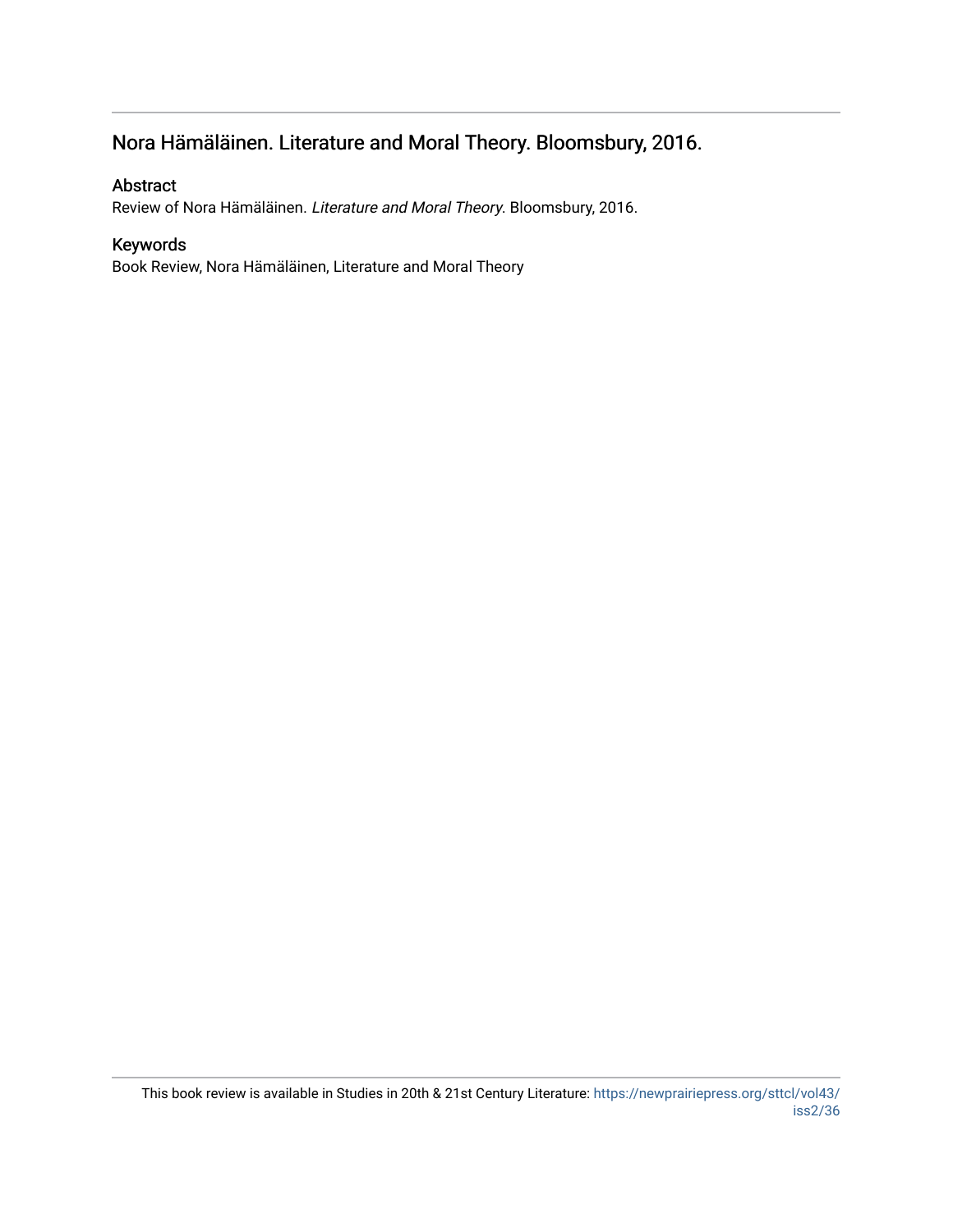Nora Hämäläinen. *Literature and Moral Theory*. Bloomsbury, 2016. 242 pp.

Scholarship in moral philosophy and literature has been fragmented by "the current culture of academic specialization (and journal publishing) [which] easily normalizes critical trends and turns them into additional academic specializations" (3). As a result, scholarship in these two academic fields is often constrained by the imposed parameters of academic specialization. This is the epistemological problem Nora Hämäläinen tries to untangle in her wide-ranging, yet erudite book, *Literature and Moral Theory*.

At its core, Hämäläinen's book is an interdisciplinary, not a multidisciplinary work, examining parallel analytical and theoretical strands in philosophy and literature. Indeed, as Hämäläinen notes, moral theorists have long employed literary narratives as a way of supporting or criticizing particular theories. She argues that moral theorists should study literary texts as autonomous texts, not merely examples of various moral theories or critical approaches because "literary works have their own ways of developing moral and theoretical generalizations that need to be taken into account when considering the moral impact of a literary work" (134). While Hämäläinen advocates for studying narrative literature separate from any one moral claim or theory, she avers that literature is a path to a more liberating "academic moral philosophy" (3). Her strategy, therefore, "is to emphasize commonalities and . . . uniting features" (3) between different academic fields and approaches as a kind of elixir to contemporary trends in specialization.

Hämäläinen's methodology, summarized above, makes it somewhat difficult to define her work in terms of genre and audience. The author is impressively well-versed in both the critical trends in moral philosophy and literary theory beginning in the latter half of the twentieth century. She traces everything from Neo-Aristotelianism, particularism, and normative ethics to the New Critics, Reader Response theory, as well as Marxist and Feminist approaches to literature and philosophy. Indeed, this reader marvels at how expertly the author completed the Herculean task of clearly synthesizing the various academic scholarship, schools, and analytical movements of moral philosophy and literary analysis. One could envision her work being published at a time when English PhD students studied Aristotle and Plato next to Henry James and Joseph Conrad rather than following a specialized research path.

If Hämäläinen's synthesis of philosophical and literary academic scholarship makes her book somewhat difficult to categorize, she provides a loose roadmap for how the "literary turn"—studying narrative literature as "a way of throwing light on moral judgment and the moral demands of particular situations" (55)—can improve the practice of moral philosophy. While some canonical authors come up again and again—Henry James is one notable example—no one writer or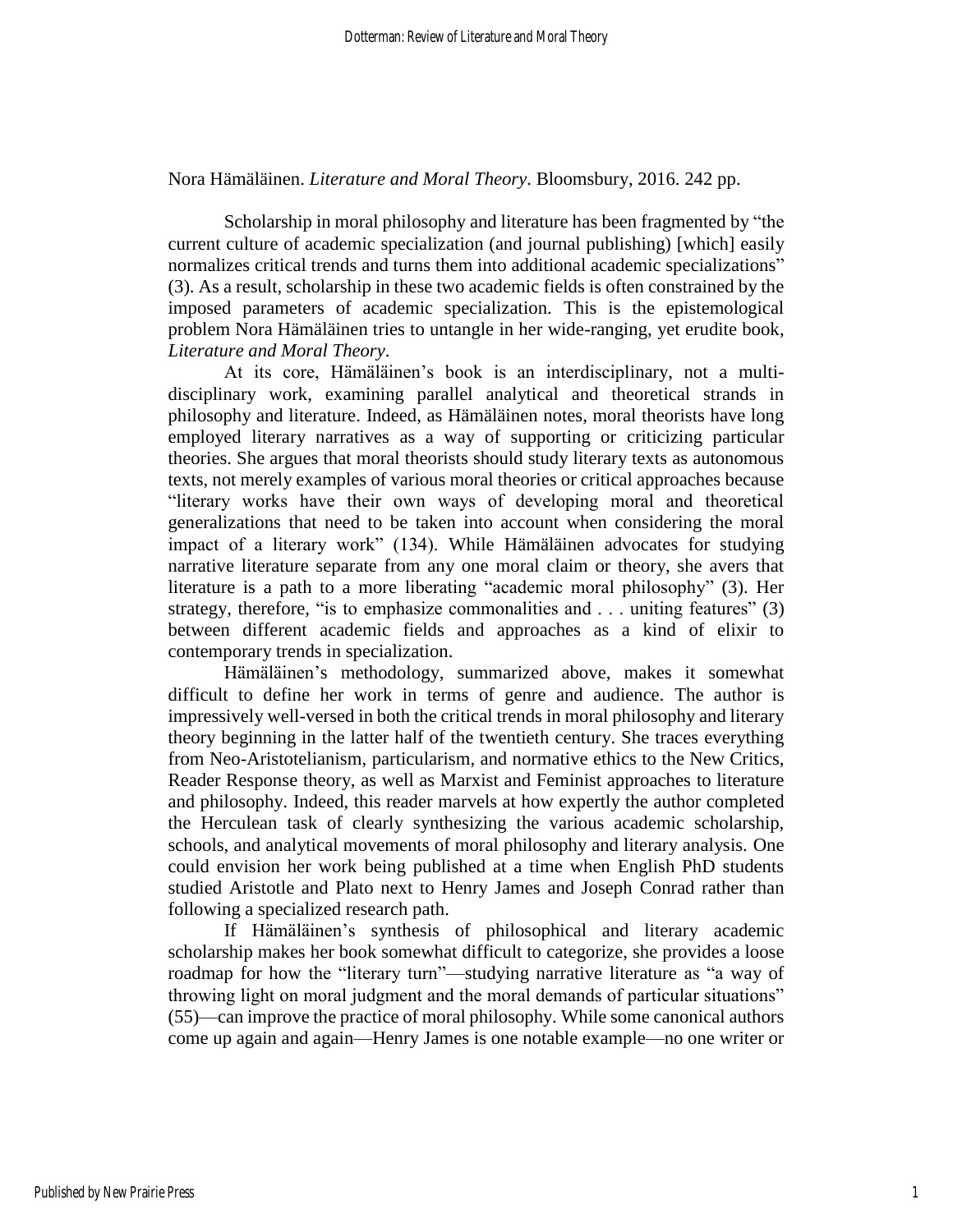literary text dominates this work. Similarly, although Martha Nussbaum (for her pioneering work on Greek tragedy and moral philosophy) and Iris Murdock are central intellectual figures in the author's analysis, these scholars essentially serve as grounding points for the literary and philosophical practices Hämäläinen synthesizes. Quite simply put, this is not a work for someone who wishes to do a "deep dive" into a particular literary approach—to say, Charles Dicken's *Hard Times* or Conrad's *Heart of Darkness*—or philosophical theory. As the author herself notes, her work is about "meta-level issues" and does not endorse any particular kinds of readings of literature or kind of philosophy (12).

The book finds one of its major strengths in its analysis of the competing trends of particularism and normative ethics in moral philosophy. In her introduction, she explains how, traditionally, "analytical philosophy sees itself as ahistorical while the humanities is concerned with historical awareness" (1). Neo-Aristotelianism, however, holds a "particularist" position on morality, as concepts like virtue are properly defined by the "requirements that [specific] situations impose on one's behavior" (58) as opposed to deontological ethics, which hold that actions are right or wrong, moral or immoral according to a set of universalizing rules. Hämäläinen astutely argues that narrative literature bridges these internal philosophical animosities. It illuminates "thick moral concepts," evaluative judgments that express a "union of fact and value" (103) through its aesthetic approach. In other words, narrative literature represents the particular (specific persons, times, cultures, and moral dilemmas) and general (how these situations and questions are common to all of us) in ways that are organic to the genre and the reader.

The book's first chapter is the most thought-provoking and accessible part of Hämäläinen's work. Outlining the reasons why philosophers are drawn to specific literary works, which may be different from what the philosopher "needs . . . from literature" (22), Hämäläinen skillfully provides a thematic review of the elements of contemporary philosophical thought and how these features have been discussed in relation to literature. While the chapter succeeds in the less glamorous work of providing the scholar or graduate student not saturated in the history of philosophical thought with the necessary concepts and terminology to follow the author's claims, this section of the book also functions as a reflective or metacognitive exercise for the more seasoned or versed academic in literature and moral theory. Indeed, ideas and academic approaches take on a "living quality" in this section, such as when Hämäläinen demonstrates how explicitly political texts like *1984* may move beyond their original authorial and historical context to make us consider new and different moral questions and perspectives. Rather than providing an argument for another type of philosophy or specific analytical approach, the author's study of the existing moral concepts in narrative literature presents an